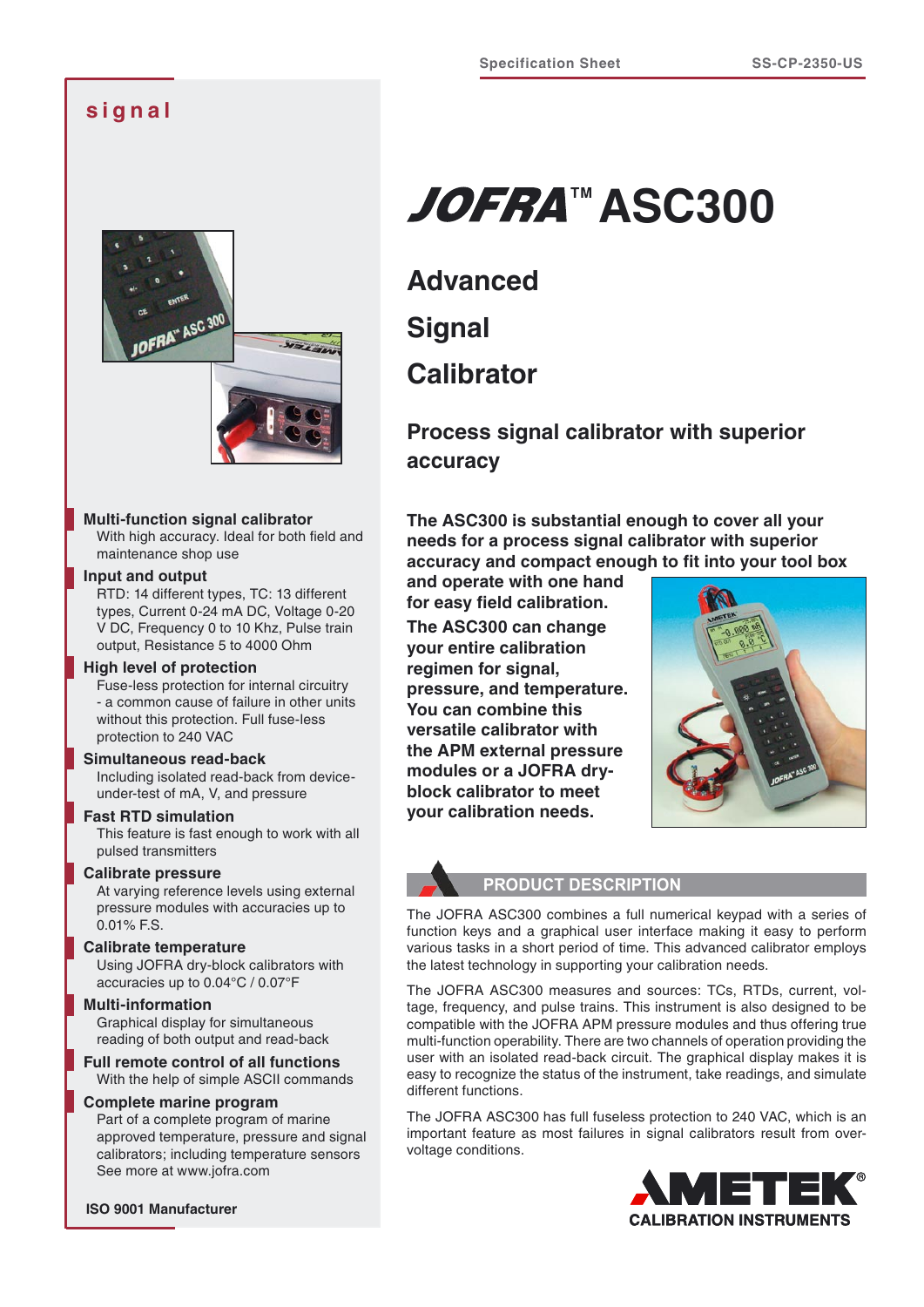

# **JOFRA ASC300 LAYOUT**

**AMETEK** 

 $\overline{M}$ RTD

MFNI

 $11$  Am

# **Read-back display**

The upper half of the graphical display is dedicated to the read-back signal from the device-under-test. This input section is electrically isolated from the circuitry. You can also read pressure from the JOFRA APM pressure modules in this display section.

#### **Primary display**

This part is used for all input or output combinations. The primary display plus the readback display gives a full comprehensive and simultaneous inputoutput funtionality and an excellent overview of the test in progress.

#### **Soft keys**

Three navigation keys. Their function is clearly explained in the bottom of the display.

#### **Backlit display - ON/OFF**

Turn the back light on in dark environments.

#### **Numeric keyboard**

A full numeric keyboard gives you the absolute fastest way to reach your desired set values.



#### **Pressure modules**

LEMO connector in the bottom of the instrument to provide easy connection for the entire range of JOFRA APM pressure modules.

# **Terminal block**

1005

ENTER

JOFRA" ASC 300

 $\mathbf{e}$ 

All input and output connectors are placed away from the display and keyboard to give you the maximum freedom to operate the unit.



# **"Never get lost" - HOME key**

This key sends you immediately back to the main operating display without making any changes to the setup.

#### **Fast stepping keys**

Just one push of a button and you can output null (0%) or full span (100%) of your desired range. The 25% button cycles the output in 25% steps up or down each time you push it.

#### **Communication connection**

Small stereo jack connector for the serial communication interface.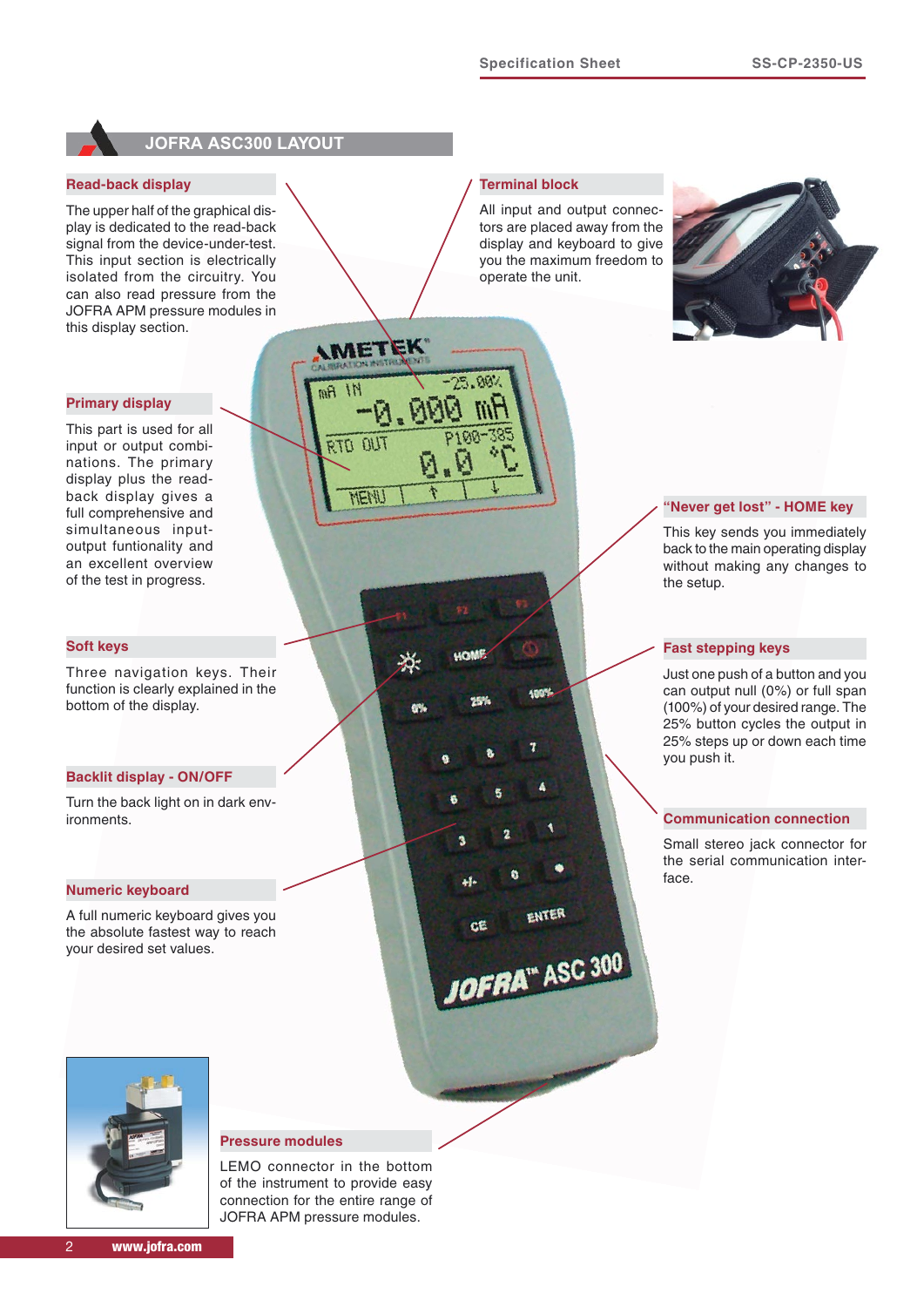#### **Simultaneous input and output**

The JOFRA ASC300 offers simutaneous input and output. This means that you can calibrate and adjust a temperature transmitter on the table with no other necessary instruments.

Output the sensor signal and input the mA from the transmitter. If you select mA Loop the JOFRA ASC300 will also supply the 24 VDC for the loop. In the display you will see both your output

temperature and the return mA from the transmitter. Enter the zero and full scale values and you can make quick 25% steps or go direct to zero or full span values. The JOFRA ASC300 has dedicated keys for this operation so adjustment on the transmitter is made easier.



#### **Temperature reading at reference level**

The JOFRA ASC300 offers the possibility to charaterize an RTD sensor. Use this feature to add a missing special curve or to characterize a reference RTD.

If you choose a reference RTD from the JOFRA STS100 series of high accurate and stable temperature sensors, they will be

delivered with a traceable calibration certificate including the neccessary Van Dusen coefficients. Enter the figures into the JOFRA ASC300 and you have a temperature reference. Complement this with a JOFRA dryblock temperature calibrator and your JOFRA ASC300 becomes the heart of your portable calibration lab.



#### **Fuseless protection**

The JOFRA ASC300 contains a very useful fuseless protection feature. The most common mistake is to connect the instrument to the mains supply - this normally means that you will have to send the instrument for an expensive repair and re-calibration. This is not the case with the JOFRA ASC300. This instrument is protected for up to 240 VAC on any combination of connections made on the test lead connectors. Just remove the test leads and the instrument is ready for operation after only 10 seconds.

#### **Useful soft case**

The soft case that protects the instrument is engineered so that it becomes a useful part of the instrument. The soft case is designed for easy vertical operation so that when you open the case you will have easy access to all your test leads in the pocket. A flap in the top and an opening in the bottom provide access to the termination block and the pressure module connector. The soft case includes a shoulder strap for convenient transportation of the instrument when climbing ladders, etc.

At the back of this case you will also find a handy strap that fits your hand or makes it possible to hang the instrument on a pipe, ladder or the like while performing the calibration, test, or service task.



#### **Simplified temperature calibration documentation**

The ASC300 features an RS232 serial data communication interface. This allows the instrument to be serially connected to a personal computer for data storage and reporting.

The JOFRACAL calibration software supports automatic calibration for all JOFRA temperature dry-block calibrators equipped with an RS232 serial data interface including the JOFRA DTI-1000 digital thermometer. For semi-automatic calibrations, the software also supports liquid baths, ice points, or other dry-block heating and cooling sources. Using the software's ''SCENARIO'' function allows for combining instruments in virtually any configuration, including using the ASC300 either as a temperature reference or as an input module for the sensorunder-test.

|                                            | Setup ID: Test scenario                                                             | ٠         | Save<br>New                | Delete | Copy                                            |
|--------------------------------------------|-------------------------------------------------------------------------------------|-----------|----------------------------|--------|-------------------------------------------------|
|                                            | Identification                                                                      | Type      | Senial no                  | Edi    | Serial ports                                    |
| Master                                     | ATC Cooler                                                                          | ATC-156 B | 509674-00003               | o      | Com1 =                                          |
| Slave                                      | Not in use                                                                          |           |                            | $\Box$ |                                                 |
| True read                                  | Reference input on source                                                           |           |                            | 国      |                                                 |
|                                            | Ref sensor ATC refsensor                                                            | P1100     | Default (TS90)             | u      |                                                 |
|                                            | <b>D.U.T Read   RTD via input</b>                                                   |           |                            | 里      |                                                 |
| Cable / connection info:<br>Setup:<br>test | - Cable/connection for Sensor under<br>Cable/connection for RS232<br>Communication. |           | Selected Setup components: |        | F Run orine calbration<br>C Save as a workerder |

JOFRACAL calibration software is menu-driven and easy to use, with a complete software controlled calibration procedure, which saves time. This software allows the user to customize his or her calibration routines. The software is easy-to-use so you do not have to be a programmer to configure your own calibration procedures. The software features prompts, menus, and help functions that guide you through the configuration process.

Once all calibrations are completed the JOFRACAL calibration software can be used for post-processing and printing of certificates. The calibration data collected may be stored on the personal computer for later recall or analysis.

The JOFRACAL temperature calibration software is optional for the ASC300, but may be donwloaded free of charge from our web-page www.jofra.com.

Please also see more about JOFRACAL calibration software in specification sheet SS-CP-2510, which can be found at www.jofra.com

| AmeCall FALLS renow 1.8                                                                                                                                                                                  |                                                                                                                                                                                                                                                                                                                                                   |                                                       |                                                                                                                                                                   |                                                                                                             |                                                                                                        |
|----------------------------------------------------------------------------------------------------------------------------------------------------------------------------------------------------------|---------------------------------------------------------------------------------------------------------------------------------------------------------------------------------------------------------------------------------------------------------------------------------------------------------------------------------------------------|-------------------------------------------------------|-------------------------------------------------------------------------------------------------------------------------------------------------------------------|-------------------------------------------------------------------------------------------------------------|--------------------------------------------------------------------------------------------------------|
| Californian sennator<br>Heat source:<br><b>HARLMOUTE</b><br>Ware/school:<br><b>Tax</b><br><b>Kentud No. 1</b><br><b>Notice:</b><br>Estachad radio<br><b>Manufacturer:</b><br>Senior No. 1<br><b>MAGE</b> | Analyti calibrator<br>True being, expectating: External resid by OT-<br>Remote in find measure. Married machine<br><b>SLA dans \$500 KB</b><br>Analak Denmark Adi<br>shout me conv<br>DETAIL DESIGN<br>Uncertanty, st & 2 deg. C.<br>Le service.<br>SLA dance of 190 (w) - 500<br>$\frac{1}{2}$<br>04124-04-002013<br>Uncertanty, so Edit deg. C. |                                                       | ۰<br>۰<br><b>Mandacture:</b><br><b>Tuesday</b><br>Senior No. 1<br>Tag No.<br>Tag location No.  <br>Last calibrated<br>Tokesman<br>Max. deviation:<br><b>Male:</b> | Californitari procedure:<br><b>UNANANIA</b> 2<br>Sensor sender test.<br>ir.<br>182754<br>2345-180<br>G.HAYO | Control Rentworker 12<br>unidade - chelastas Philippines<br>120914-010<br><b>Uncertainty with B.B.</b> |
| <b>DTL</b><br><b>Sund by /</b><br><b>Notice</b>                                                                                                                                                          | 009024-01104<br><b>Jonatenty</b> at 6.916 aug. C                                                                                                                                                                                                                                                                                                  |                                                       |                                                                                                                                                                   |                                                                                                             |                                                                                                        |
| Packermance data:<br>Set<br>×                                                                                                                                                                            | <b>Days</b><br><b>Void</b>                                                                                                                                                                                                                                                                                                                        |                                                       | <b>Sensar</b>                                                                                                                                                     | <b>Deviation</b>                                                                                            | Punctick                                                                                               |
| 48<br>96.8<br>60.0<br><b>Hill</b><br>sa a                                                                                                                                                                | mas.<br><br>max.<br>the c<br>m.                                                                                                                                                                                                                                                                                                                   | 6.560<br><b>DE AUX</b><br><b>NAME</b><br>15,650<br>-- | 6.096<br><b>MAN</b><br><b>MAIL</b><br><b>P6.0408</b><br>636.218                                                                                                   | 0.500<br>1.106<br>0,550<br>6,000<br>3.194                                                                   | Paint.<br><b>Kent</b><br>Pass.<br>Page 1<br><b>Farm</b>                                                |
|                                                                                                                                                                                                          |                                                                                                                                                                                                                                                                                                                                                   |                                                       |                                                                                                                                                                   |                                                                                                             |                                                                                                        |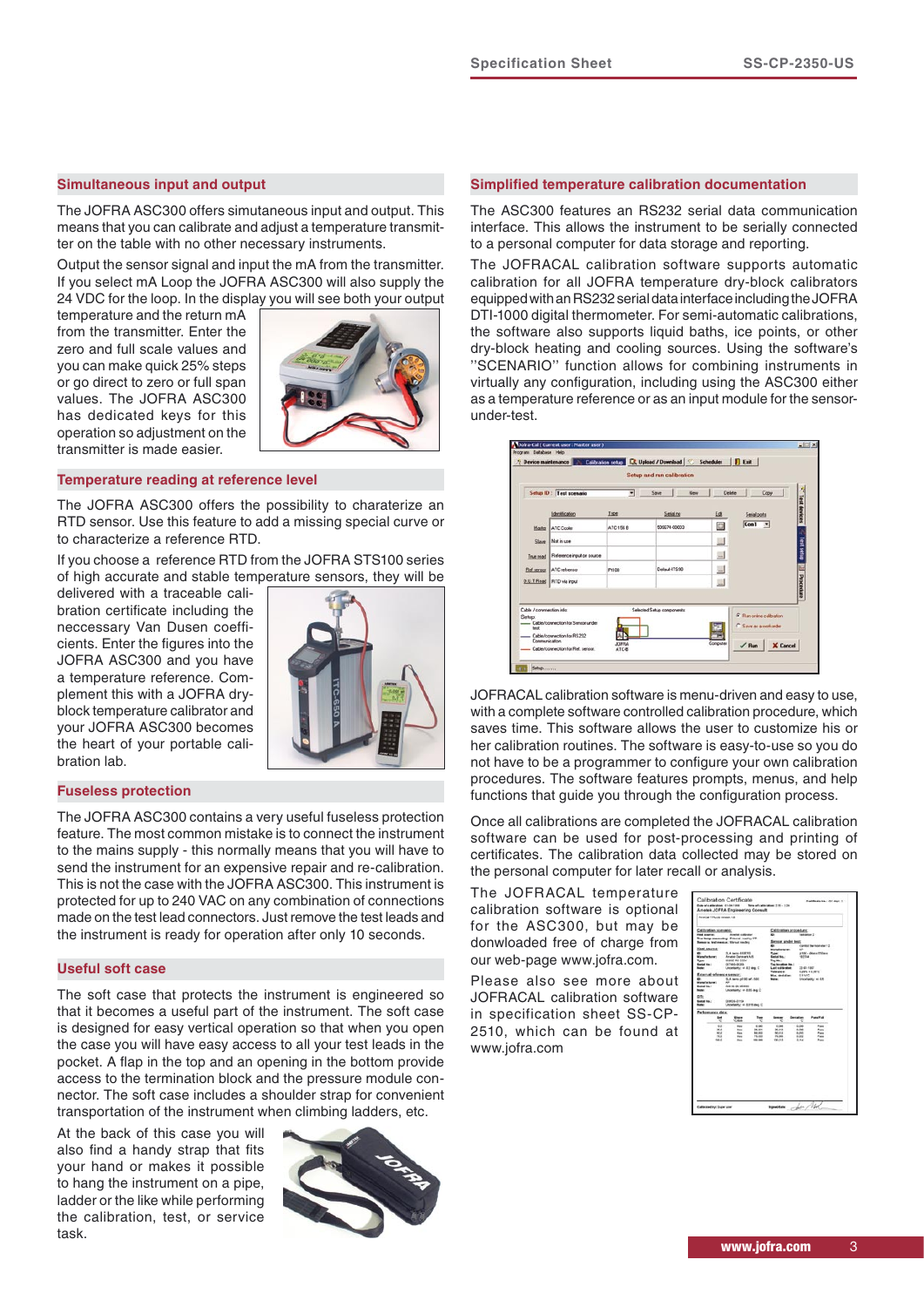# **SPECIFICATIONS**

# **Thermocouple - TC**

TC types.................................... B C E J K L N R S T U BP XK Cold junction compensation ON/OFF control.....................Yes

| <b>Thermocouple</b>                                                     |                 | Range        | Accuracy ±                  |  |
|-------------------------------------------------------------------------|-----------------|--------------|-----------------------------|--|
| mV                                                                      | min             | max          | 12 months                   |  |
| TC mV read                                                              | $-10.000$<br>mV | 75,000<br>mV | $0.02\%$ rdg<br>$+10 \mu V$ |  |
| TC mV source                                                            | $-10.000$<br>mV | 75,000<br>mV | 0.02% rdg<br>$+10 \mu V$    |  |
| Maximum current output is 1 mA with an output impedans of $\leq$ 1 ohm. |                 |              |                             |  |

| <b>Thermocouple</b>  |                | Range          | Accuracy $\pm$                 |
|----------------------|----------------|----------------|--------------------------------|
| <b>Cold junction</b> | min            | max            | 12 months                      |
|                      | $18^{\circ}$ C | $28^{\circ}$ C | $0.2^{\circ}$ C                |
| CJC compensation     | $64^{\circ}F$  | $83^{\circ}$ F | $0.36^{\circ}$ F               |
|                      |                |                | $0.05^{\circ}$ C/ $^{\circ}$ C |
| CJC outside above    |                |                | $0.05^{\circ}F/{}^{\circ}F$    |

| <b>Volt V</b>                                                                                  |        | <b>Range</b> | <b>Accuracy ±</b>  |  |
|------------------------------------------------------------------------------------------------|--------|--------------|--------------------|--|
|                                                                                                | min    | max          | 12 months          |  |
| Read (Isolated)                                                                                | 0.000V | 30,000 V     | $0.015\%$ rdg +2mV |  |
| Read (non-isolated)                                                                            | 0.000V | 20,000 V     | $0.015\%$ rdg +2mV |  |
| Source                                                                                         | 0.000V | 20,000 V     | $0.015\%$ rdg +2mV |  |
| Maximum current output in voltage ranges is 1 mA with an output impedance<br>of $\leq$ = 1 ohm |        |              |                    |  |

| <b>Frequency</b>                                                                                                                                                                        | Range |        | Accuracy $\pm$        |  |  |
|-----------------------------------------------------------------------------------------------------------------------------------------------------------------------------------------|-------|--------|-----------------------|--|--|
| <b>Pulse</b>                                                                                                                                                                            | min   | max    | 12 months             |  |  |
| CPM read                                                                                                                                                                                | 2.0   | 600.0  | 0.05% rdg $+0.1$ CPM  |  |  |
| Hz read                                                                                                                                                                                 | 1.0   | 1000.0 | $0.05\%$ rdg +0.1Hz   |  |  |
| KH <sub>z</sub> read                                                                                                                                                                    | 1.00  | 10.00  | 0.05% rdg $+0.01$ KHz |  |  |
| CPM source                                                                                                                                                                              | 2.0   | 600.0  | 0.05%                 |  |  |
| Hz source                                                                                                                                                                               | 1.0   | 1000.0 | 0.05%                 |  |  |
| KHz source                                                                                                                                                                              | 1.0   | 10.0   | 0.125%                |  |  |
| Pulse (source only)                                                                                                                                                                     |       |        |                       |  |  |
| 1<br>30000<br>Rate: 2CPM to 10KHz                                                                                                                                                       |       |        |                       |  |  |
| Input voltage amplitude range on frequency is 1 to 20 V zero based square<br>wave only.<br>Output amplitude is adjustable from 1 to 20 V and is a square wave with a<br>50% duty cycle. |       |        |                       |  |  |
| For output frequency, a slight negative offset of approximately -0.1 V is<br>present to assure zero crossing.                                                                           |       |        |                       |  |  |

| Thermo-                                           |                    | <b>Range</b>     |                  | Accuracy $\pm$   |  |  |
|---------------------------------------------------|--------------------|------------------|------------------|------------------|--|--|
|                                                   | couple             | from             | to               | 12 months        |  |  |
| B                                                 | $^{\circ}C$        | 600°C            | 800°C            | $1.4^{\circ}$ C  |  |  |
|                                                   |                    | 800°C            | 1000°C           | $1.5^{\circ}$ C  |  |  |
|                                                   |                    | 1000°C           | 1820°C           | $1.7^{\circ}$ C  |  |  |
|                                                   | $\circ$ F          | 1112°F           | 1472°F           | $2.52^{\circ}$ F |  |  |
|                                                   |                    | 1472°F           | 1832°F           | $2.7^{\circ}F$   |  |  |
|                                                   |                    | 1832°F           | 3308°F           | $3.06^{\circ}$ F |  |  |
| C                                                 | $\rm ^{\circ}C$    | $0^{\circ}$ C    | 1000°C           | $0.8^{\circ}$ C  |  |  |
|                                                   |                    | 1000°C           | 2316°C           | $2.5^{\circ}$ C  |  |  |
|                                                   | $\circ$ F          | $32^{\circ}F$    | 1832°F           | $1.44^{\circ}F$  |  |  |
|                                                   |                    | 1832°F           | 4200°F           | $4.5^{\circ}$ F  |  |  |
| Е                                                 | $^{\circ}C$        | $-250^{\circ}$ C | $-100^{\circ}$ C | $0.8^{\circ}$ C  |  |  |
|                                                   |                    | $-100^{\circ}$ C | 1000°C           | $0.4^{\circ}$ C  |  |  |
|                                                   | $\circ$ F          | $-482^{\circ}F$  | $-148$ °F        | $1.44^{\circ}F$  |  |  |
|                                                   |                    | $-148$ °F        | 1832°F           | $0.72^{\circ}F$  |  |  |
| J                                                 | $^{\circ}C$        | $-210^{\circ}$ C | $0^{\circ}$ C    | $0.6^{\circ}$ C  |  |  |
|                                                   |                    | $0^{\circ}$ C    | 800°C            | $0.4^{\circ}$ C  |  |  |
|                                                   |                    | 800°C            | 1200°C           | $0.5^{\circ}$ C  |  |  |
|                                                   | $\circ$ F          | $-346^{\circ}$ F | $32^{\circ}$ F   | $1.08^{\circ}F$  |  |  |
|                                                   |                    | $32^{\circ}$ F   | 1472°F           | $0.72^{\circ}$ F |  |  |
|                                                   |                    | 1472°F           | 2192°F           | $0.9^{\circ}F$   |  |  |
| Κ                                                 | $^{\circ}C$        | $-200^{\circ}$ C | $0^{\circ}$ C    | $0.8^{\circ}$ C  |  |  |
|                                                   |                    | $0^{\circ}$ C    | 1000°C           | $0.5^{\circ}$ C  |  |  |
|                                                   |                    | 1000°C           | 1372°C           | $0.7^{\circ}$ C  |  |  |
|                                                   | $\circ \mathsf{F}$ | $-328$ °F        | 32°F             | $1.44^{\circ}F$  |  |  |
|                                                   |                    | $32^{\circ}F$    | 1832°F           | $0.9^{\circ}F$   |  |  |
|                                                   |                    | 1832°F           | 2502°F           | $1.26^{\circ}F$  |  |  |
| L                                                 | $\rm ^{\circ}C$    | $-200^{\circ}$ C | $0^{\circ}$ C    | $0.45^{\circ}$ C |  |  |
|                                                   |                    | $0^{\circ}$ C    | 900°C            | $0.4^{\circ}$ C  |  |  |
|                                                   | $\circ$ F          | $-328$ °F        | $32^{\circ}F$    | $0.81^{\circ}$ F |  |  |
|                                                   |                    | $32^{\circ}$ F   | 1652°F           | $0.72^{\circ}F$  |  |  |
| N                                                 | $\rm ^{\circ}C$    | $-200^{\circ}$ C | $0^{\circ}$ C    | $1.0^{\circ}$ C  |  |  |
|                                                   |                    | $0^{\circ}$ C    | 1300°C           | $0.6^{\circ}$ C  |  |  |
|                                                   | $\circ \vDash$     | $-328$ °F        | $32^{\circ}$ F   | $1.8^{\circ}$ F  |  |  |
|                                                   |                    | $32^{\circ}$ F   | 2372°F           | $1.08^{\circ}F$  |  |  |
| Does not include thermocouple wire error and CJC. |                    |                  |                  |                  |  |  |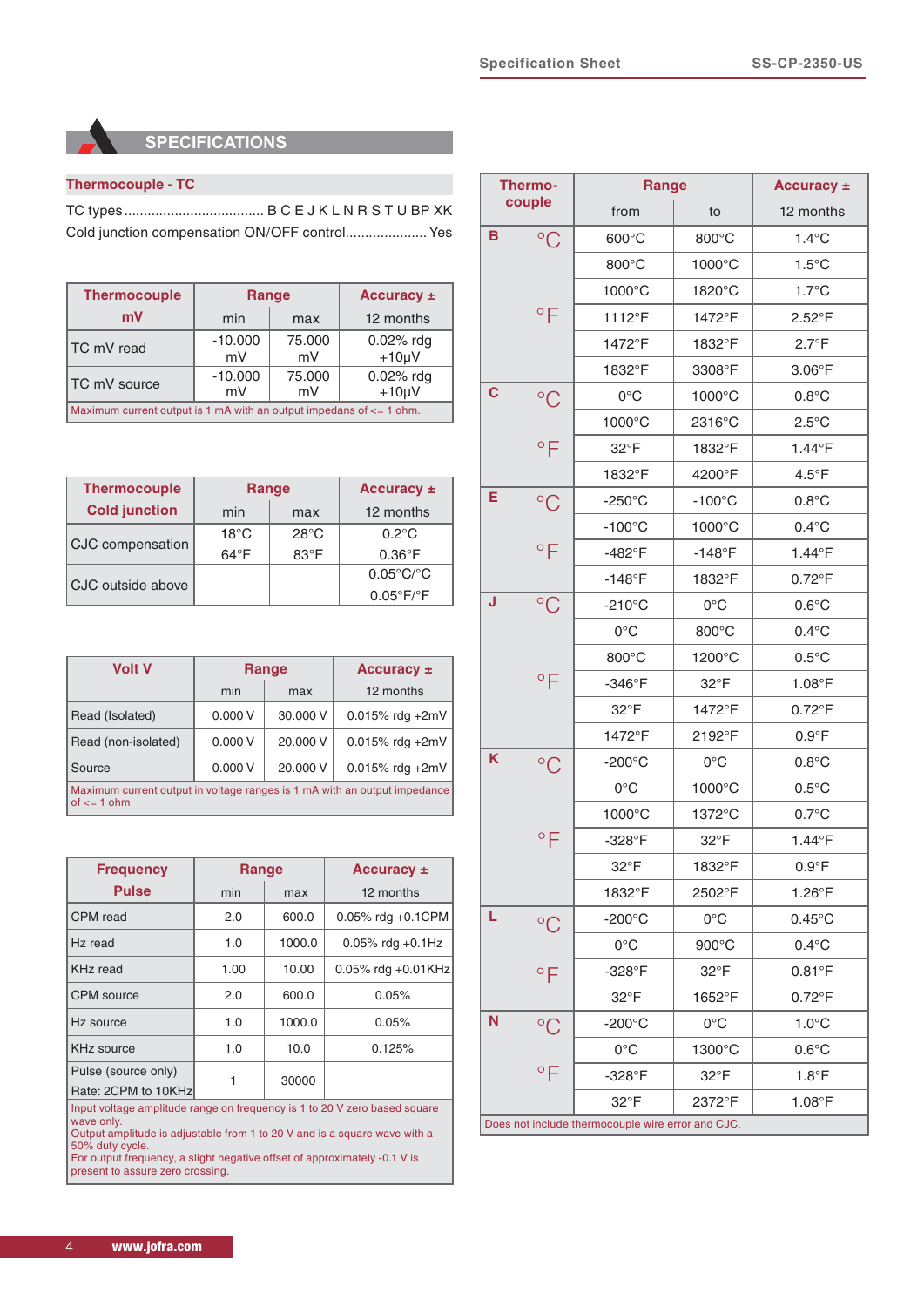|                                                   | Thermo-                         | Range            |                | Accuracy $\pm$   |  |
|---------------------------------------------------|---------------------------------|------------------|----------------|------------------|--|
|                                                   | couple                          | from             | to             | 12 months        |  |
| R                                                 | $^{\circ}C$                     | $0^{\circ}$ C    | 1767°C         | $1.4^{\circ}$ C  |  |
|                                                   | $\mathbin{{}^\circ} \mathsf{F}$ | 32°F             | 3213°F         | $2.52^{\circ}$ F |  |
| S                                                 | $^{\circ}C$                     | $0^{\circ}$ C    | 1767°C         | $1.4^{\circ}$ C  |  |
|                                                   | $\circ$ F                       | 32°F             | 3213°F         | $2.52^{\circ}$ F |  |
| T                                                 | $^{\circ}C$                     | $-250^{\circ}$ C | $0^{\circ}$ C  | $0.8^{\circ}$ C  |  |
|                                                   |                                 | $0^{\circ}$ C    | 400°C          | $0.4^{\circ}$ C  |  |
|                                                   | $\circ \mathsf{F}$              | $-328$ °F        | $32^{\circ}$ F | 1.44°F           |  |
|                                                   |                                 | 32°F             | 752°F          | $0.72^{\circ}$ F |  |
| U                                                 | $^{\circ}C$                     | $-200^{\circ}$ C | $0^{\circ}$ C  | $0.7^{\circ}$ C  |  |
|                                                   |                                 | $0^{\circ}$ C    | 600°C          | $0.45^{\circ}$ C |  |
|                                                   | $\mathsf{P}$                    | $-328$ °F        | 32°F           | 1.26°F           |  |
|                                                   |                                 | 32°F             | 752°F          | $0.81^{\circ}$ F |  |
| <b>XK</b>                                         | $\rm ^{\circ}C$                 | $-200^{\circ}$ C | 800°C          | $0.4^{\circ}$ C  |  |
|                                                   | $\circ$ F                       | -328°F           | 1472°F         | $0.72^{\circ}$ F |  |
| <b>BP</b>                                         | $^{\circ}C$                     | $0^{\circ}$ C    | 800°C          | $1.1^{\circ}$ C  |  |
|                                                   |                                 | 800°C            | 2500°C         | $2.5^{\circ}$ C  |  |
|                                                   | $\overline{P}$                  | 32°F             | 1472°F         | 1.98°F           |  |
|                                                   |                                 | 1472°F           | 4532°F         | $4.5^{\circ}$ F  |  |
| Does not include thermocouple wire error and CJC. |                                 |                  |                |                  |  |

| Ohm                                                                           | <b>Range</b> |        | Accuracy $\pm$          |  |  |
|-------------------------------------------------------------------------------|--------------|--------|-------------------------|--|--|
|                                                                               | min          | max    | 12 months               |  |  |
| Ohm read (low)                                                                | 0.00         | 400.00 | $0.025\%$ rdg +0.05 ohm |  |  |
| Ohm read (high)                                                               | 0.00         | 4000.0 | $0.025\%$ rdg +0.5 ohm  |  |  |
| Ohm source (low)                                                              |              |        |                         |  |  |
| @ 0.1 to 0.5 mA                                                               | 5.0          | 400.0  | $0.025\%$ rdg +0.1 ohm  |  |  |
| @ 0.5 to 3 mA                                                                 | 5.0          | 400.0  | 0.025% rdg +0.05 ohm    |  |  |
| Ohm source (high)                                                             |              |        |                         |  |  |
| @ 0.05 to 0.8 mA                                                              | 400          | 1500   | 0.025% rdg $+0.5$ ohm   |  |  |
| @ 0.05 to 0.4 mA                                                              | 1500         | 4000   | 0.025% rdg $+0.5$ ohm   |  |  |
| Unit is compatible with pulsing transmitters.<br>Pulse response is <= 5 mSec. |              |        |                         |  |  |

# **Resistance - RTD**

| RTD types  Pt10 Pt25 Pt50 Pt100 Pt200 Pt500 Pt1000 |  |
|----------------------------------------------------|--|
|                                                    |  |
|                                                    |  |
|                                                    |  |

| <b>RTD</b>                     | <b>Range</b>                            |                 | Accuracy ±                                                                |
|--------------------------------|-----------------------------------------|-----------------|---------------------------------------------------------------------------|
|                                | from                                    | to              | 12 months                                                                 |
| <b>Pt10</b><br>$\rm ^{\circ}C$ | $-200^{\circ}$ C                        | $100^{\circ}$ C | $1.4^{\circ}$ C                                                           |
| Alpha 385                      | $100^{\circ}$ C                         | 300°C           | $1.6^{\circ}$ C                                                           |
|                                | $300^{\circ}$ C                         | $600^{\circ}$ C | $1.8^{\circ}$ C                                                           |
|                                | 600°C                                   | 800°C           | $2.0^{\circ}$ C                                                           |
| $\circ$ F                      | -328°F                                  | 212°F           | $2.5^{\circ}$ F                                                           |
|                                | 212°F                                   | 572°F           | $2.9^{\circ}F$                                                            |
|                                | 572°F                                   | 1112°F          | $3.2^{\circ}$ F                                                           |
|                                | 1112°F                                  | 1472°F          | $3.6^{\circ}$ F                                                           |
| <b>Pt50</b><br>$\circ$         | $-200^{\circ}$ C                        | $100^{\circ}$ C | $0.4^{\circ}$ C                                                           |
| Alpha 385                      | $100^{\circ}$ C                         | $300^{\circ}$ C | $0.5^{\circ}$ C                                                           |
|                                | $300^{\circ}$ C                         | 600°C           | $0.6^{\circ}$ C                                                           |
|                                | $600^{\circ}$ C                         | 800°C           | $0.7^{\circ}$ C                                                           |
| $\circ$ F                      | -328°F                                  | 212°F           | $0.72^{\circ}$ F                                                          |
|                                | 212°F                                   | 572°F           | $0.90^{\circ}$ F                                                          |
|                                | 572°F                                   | 1112°F          | $1.08^{\circ}F$                                                           |
|                                | 1112°F                                  | 1472°F          | $1.26^{\circ}F$                                                           |
| <b>Pt100</b><br>$\circ$ C      | $-200^{\circ}$ C                        | $100^{\circ}$ C | $0.2^{\circ}$ C                                                           |
| Alpha 385                      | $100^{\circ}$ C                         | $300^{\circ}$ C | $0.3^{\circ}$ C                                                           |
|                                | $300^{\circ}$ C                         | $600^{\circ}$ C | $0.4^{\circ}$ C                                                           |
|                                | $600^{\circ}$ C                         | 800°C           | $0.5^{\circ}$ C                                                           |
| $\circ$ F                      | $-328$ °F                               | 212°F           | $0.36^{\circ}$ F                                                          |
|                                | 212°F                                   | 572°F           | $0.54^{\circ}$ F                                                          |
|                                | 572°F                                   | 1112°F          | $0.72^{\circ}F$                                                           |
|                                | 1112°F                                  | 1472°F          | $0.90^\circ F$                                                            |
| <b>Pt100</b><br>$\circ \cap$   | $-200^{\circ}$ C                        | $100^{\circ}$ C | $0.2^{\circ}$ C                                                           |
| <b>Alpha 3926</b>              | $100^{\circ}$ C                         | $300^{\circ}$ C | $0.3^{\circ}$ C                                                           |
|                                | $300^{\circ}$ C                         | 630°C           | $0.4^{\circ}$ C                                                           |
| $\circ$ F                      | -328°F                                  | 212°F           | $0.36^{\circ}$ F                                                          |
|                                | 212°F                                   | 572°F           | $0.54^{\circ}$ F                                                          |
|                                | 572°F                                   | 1166°F          | $0.72^{\circ}$ F                                                          |
|                                | Read accuracy is based on 4 wire input. |                 | For 3-wire input add ±0.005 ohm assuming all three RTD leads are matched. |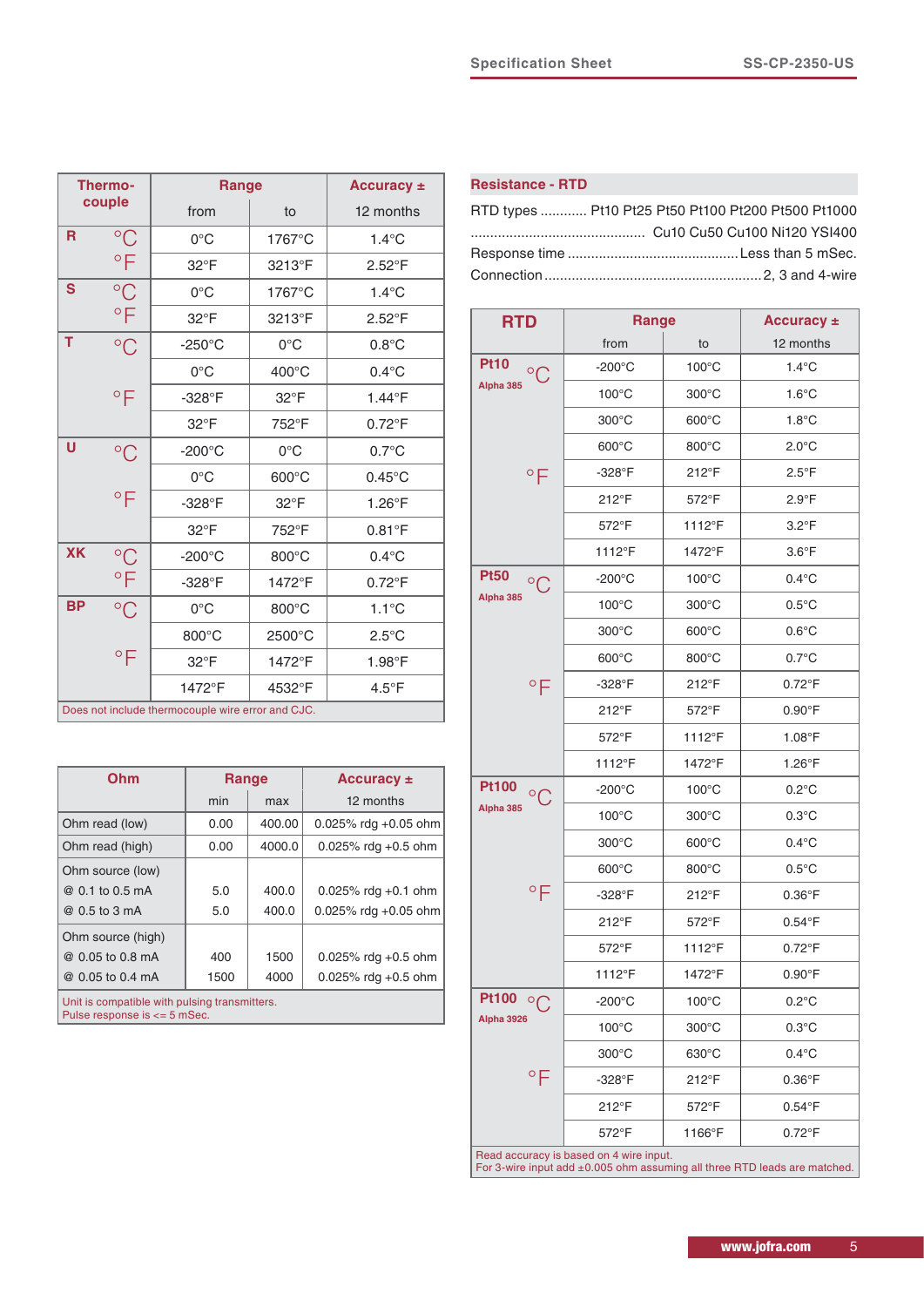| <b>RTD</b>                                                                                                  |                    | <b>Range</b>     |                 | Accuracy ±       |  |
|-------------------------------------------------------------------------------------------------------------|--------------------|------------------|-----------------|------------------|--|
|                                                                                                             |                    | from             | to              | 12 months        |  |
| <b>Pt100</b><br>$^{\circ}$                                                                                  |                    | -200°C           | $100^{\circ}$ C | $0.2^{\circ}$ C  |  |
| <b>Alpha 3916</b>                                                                                           |                    | $100^{\circ}$ C  | $300^{\circ}$ C | $0.3^{\circ}$ C  |  |
|                                                                                                             |                    | $300^{\circ}$ C  | $630^{\circ}$ C | $0.4^{\circ}$ C  |  |
|                                                                                                             | $\circ$ F          | $-328$ °F        | 212°F           | $0.36^{\circ}$ F |  |
|                                                                                                             |                    | 212°F            | 572°F           | $0.54^{\circ}$ F |  |
|                                                                                                             |                    | 572°F            | 1166°F          | $0.72^{\circ}$ F |  |
| <b>Pt200</b>                                                                                                | $^{\circ}C$        | $-200^{\circ}$ C | $100^{\circ}$ C | $0.8^{\circ}$ C  |  |
| Alpha 385                                                                                                   |                    | $100^{\circ}$ C  | $300^{\circ}$ C | $0.9^{\circ}$ C  |  |
|                                                                                                             |                    | $300^{\circ}$ C  | $630^{\circ}$ C | $1.0^{\circ}$ C  |  |
|                                                                                                             | $\circ \mathsf{F}$ | $-328$ °F        | 212°F           | 1.44°F           |  |
|                                                                                                             |                    | $212^{\circ}F$   | 572°F           | $1.62^{\circ}$ F |  |
|                                                                                                             |                    | 572°F            | 1166°F          | $1.80^{\circ}$ F |  |
| <b>Pt500</b>                                                                                                | $\circ$            | $-200^{\circ}$ C | $100^{\circ}$ C | $0.4^{\circ}$ C  |  |
| Alpha 385                                                                                                   |                    | $100^{\circ}$ C  | 300°C           | $0.5^{\circ}$ C  |  |
|                                                                                                             |                    | $300^{\circ}$ C  | $630^{\circ}$ C | $0.6^{\circ}$ C  |  |
|                                                                                                             | $\circ \mathsf{F}$ | $-328^{\circ}$ F | 212°F           | $0.72^{\circ}F$  |  |
|                                                                                                             |                    | $212^{\circ}F$   | 572°F           | $0.90^{\circ}$ F |  |
|                                                                                                             |                    | 572°F            | 1166°F          | $1.08^{\circ}$ F |  |
| Pt1000 on                                                                                                   |                    | $-200^{\circ}$ C | $100^{\circ}$ C | $0.2^{\circ}$ C  |  |
| Alpha 385                                                                                                   |                    | $100^{\circ}$ C  | $300^{\circ}$ C | $0.3^{\circ}$ C  |  |
|                                                                                                             |                    | $300^{\circ}$ C  | $630^{\circ}$ C | $0.4^{\circ}$ C  |  |
|                                                                                                             | $\circ \mathsf{F}$ | -328°F           | 212°F           | $0.36^{\circ}$ F |  |
|                                                                                                             |                    | $212^{\circ}F$   | 572°F           | $0.54^{\circ}$ F |  |
|                                                                                                             |                    | 572°F            | 1166°F          | $0.72^{\circ}$ F |  |
| <b>Cu10</b>                                                                                                 | $^{\circ}C$        | $-80^{\circ}$ C  | 260°C           | $1.4^{\circ}$ C  |  |
|                                                                                                             | $\circ$ F          | $-112^{\circ}F$  | 500°F           | 2.52°F           |  |
| <b>Cu50</b>                                                                                                 | $\rm ^{\circ}C$    | $-180^{\circ}$ C | 200°C           | $0.4^{\circ}$ C  |  |
|                                                                                                             | °F                 | $-292^\circ F$   | 392°F           | $0.72^{\circ}F$  |  |
| <b>Cu100</b>                                                                                                | $\circ$ $\cap$     | -100°C           | $200^{\circ}$ C | $0.3^{\circ}$ C  |  |
|                                                                                                             |                    | $-148^\circ$ F   | 392°F           | $0.54^{\circ}$ F |  |
| <b>Ni120</b>                                                                                                | $^{\circ}$ C       | $-80^{\circ}$ C  | $260^{\circ}$ C | $0.2^{\circ}$ C  |  |
|                                                                                                             | °F                 | $-112^{\circ}F$  | 500°F           | $0.36^{\circ}$ F |  |
| YSI400 ○ (                                                                                                  |                    | $15^{\circ}$ C   | $50^{\circ}$ C  | $0.1^{\circ}$ C  |  |
|                                                                                                             | °F                 | 59°F             | 122°F           | $0.18^{\circ}$ F |  |
| Read accuracy is based on 4 wire input.<br>For 3 wire input add ±0.005 ohm assuming all three RTD leads are |                    |                  |                 |                  |  |

# **Current - mA and loop**

| <b>Current mA</b>                                                                          | Range |                                | Accuracy $\pm$           |  |
|--------------------------------------------------------------------------------------------|-------|--------------------------------|--------------------------|--|
|                                                                                            | min   | max                            | 12 months                |  |
| Read (Isolated)                                                                            |       | $0.000 \text{ mA}$   24.000 mA | $0.015\%$ rdg +2 $\mu$ A |  |
| Read (non-isolated)                                                                        |       | $0.000 \text{ mA}$   24.000 mA | $0.015\%$ rdg +2µA       |  |
| Source                                                                                     |       | $0.000 \text{ mA}$   24.000 mA | $0.015\%$ rdg +2µA       |  |
| Max. load on mA source is 1000 ohms<br>Voltage input range on simulation mode is 5 to 30 V |       |                                |                          |  |

# **SPECIFICATIONS**

| Temperature stability - unless other specified |  |  |
|------------------------------------------------|--|--|
|------------------------------------------------|--|--|

| Storage temperature  - 20 to 70°C / -4 to 158°F |
|-------------------------------------------------|
| All specifications specified                    |
|                                                 |
| Outside ambient 23°C ±5°C  ±0.005% rdg/°C       |
| Outside ambient 73°F ±9°F  ±0.0028% rdg/°F      |
| <b>Power specifications</b>                     |
|                                                 |
|                                                 |
|                                                 |
|                                                 |
| <b>RS232 communication interface</b>            |
|                                                 |
|                                                 |

### **Miscellaneous**

| CE - EMC EN50082-1: 1992 and EN55022: 1994 Class B |
|----------------------------------------------------|
|                                                    |
| DNV Marine Approval, Certificate no.: A-9557       |

# **Physical specifications**

| Instrument LxHxW 235x53x95 mm / 9.3x2.1x3.7 in            |
|-----------------------------------------------------------|
|                                                           |
| Instr. in soft case LxHxW  250x95x110 mm / 9.8x3.7x4.3 in |
| Weight incl. test leads and shoulder strap 950 g / 2.1 lb |
| Shipping cargo box size LxHxW 285x110x160 mm              |
|                                                           |
|                                                           |

matched.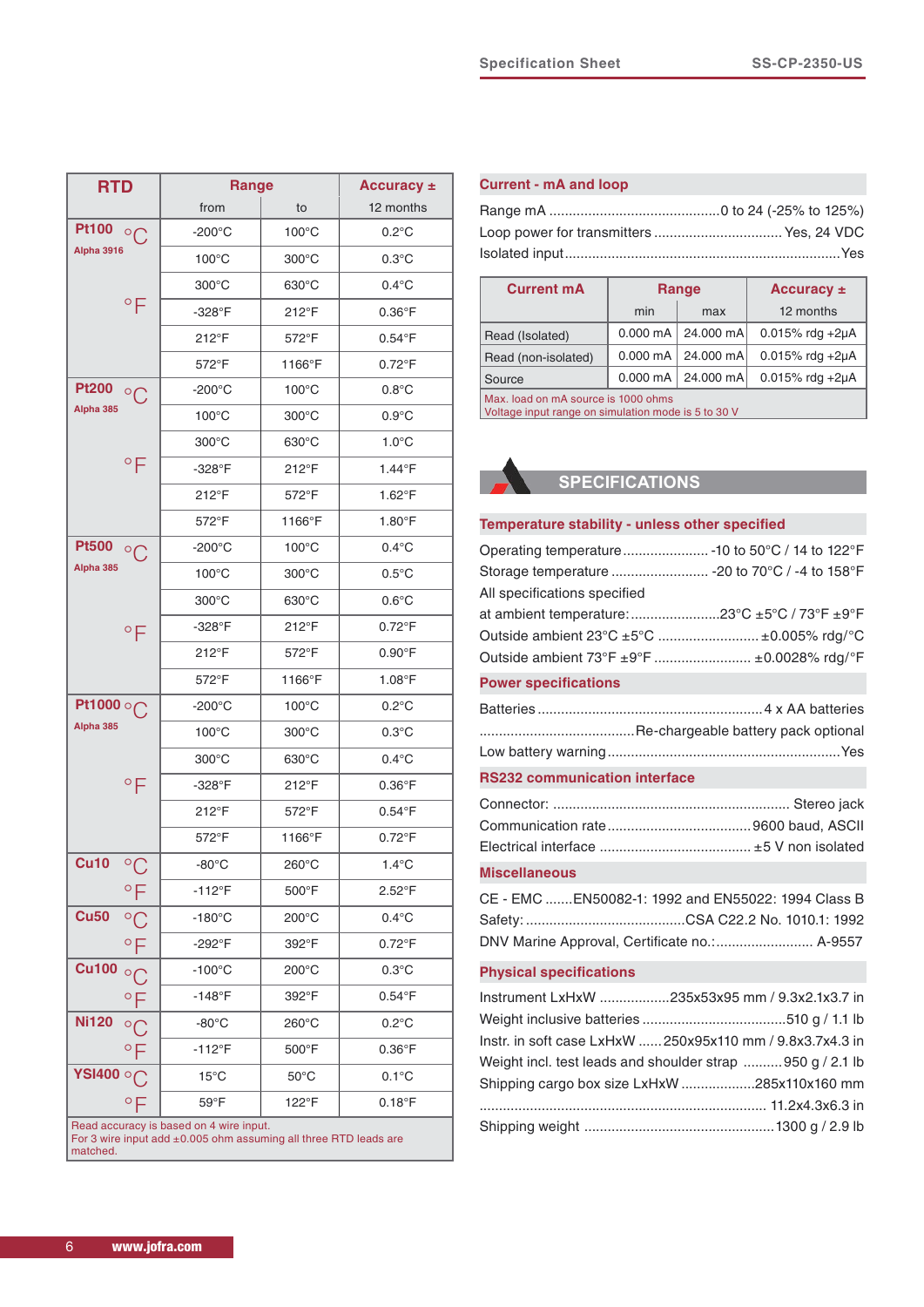#### **Pressure specifications**

The JOFRA ASC300 can read out pressure from the JOFRA APM series of modules in any of the below mentioned engineering units.

#### **JOFRACAL software**

Minimum hardware requirements for JOFRACAL calibration software.

- **•** INTELTM 486 processor
- (PENTIUMTM 800 MHz recommended)
- **•** 32 MB RAM (64 MB recommended)
- **•** 80 MB free disk space on hard disk prior to installation
- **•** Standard VGA (800 x 600, 16 colors) compatible screen (1024 x 786, 256 colors recommended)
- **•** CD-ROM drive for installation of the program
- **•** 1 free RS232 serial port



#### **JOFRA APM (Advanced Pressure Module)**

The APM series of pressure modules offer the flexibility to perform pressure calibrations with the ASC300. Independent of the engineering unit of the module you can change units on the ASC300 (11 different engineering units) at any time.

The APM series of pressure modules by JOFRA are compatible with your



ASC300, AMC900 or APC calibrators. These units are available in a series of ranges, units, and pressure references. From vacuum to absolute pressure, AMETEK has your application covered with the pressure modules to meet your calibration needs. There are different accuracies, ranges, and references designed to offer you the exact specifications you need for your pressure calibrations.

These rugged modules are engineered for in-plant, field, or laboratory use. They are ready-to-use with the JOFRA calibrators and the protocol allows for immediate recognition and use of the module once it is plugged into the calibrator. If you have pressure instrumentation, these modules are for you. When combined with the JOFRA calibrators and pump systems these modules make for a powerful arsenal of calibration tools. And, you can always add more as your needs change.

For use out-of-the-box any where in the world all units are supplied with a 1/4 in. NPT and a BSP female adapter.

Please see more about the APM series in specification sheet SS-CP-2190 at www.jofra.com

The JOFRA APM S series are industrial pressure modules with good accuracies up to  $\pm 0.05\%$  of F.S. The modules are designed so that the cable is integrated into the module housing, and the overall profile allows for easy storage of multiple modules.

The JOFRA APM H series are high accuracy laboratory units: 0.01% of F.S. The outstanding performance makes these modules perfect for use as an electronic pressure reference at the top of your calibration hierarchy. These modules are easy to work with and easy to transport.

AMETEK offers the user several solutions for pressure generation. This line spans from a small pneumatic "bicycle" type pump to a hydraulic pump that generates up to 15,000 psi / 1,000 bar. These are durable pumps with features such as vernier valves, vent valves, manifold

connections, swivel fittings, and optional O-ring materials and fittings making the pumps flexible to meet your calibration and testing applications.

Please see more at www.jofra.com